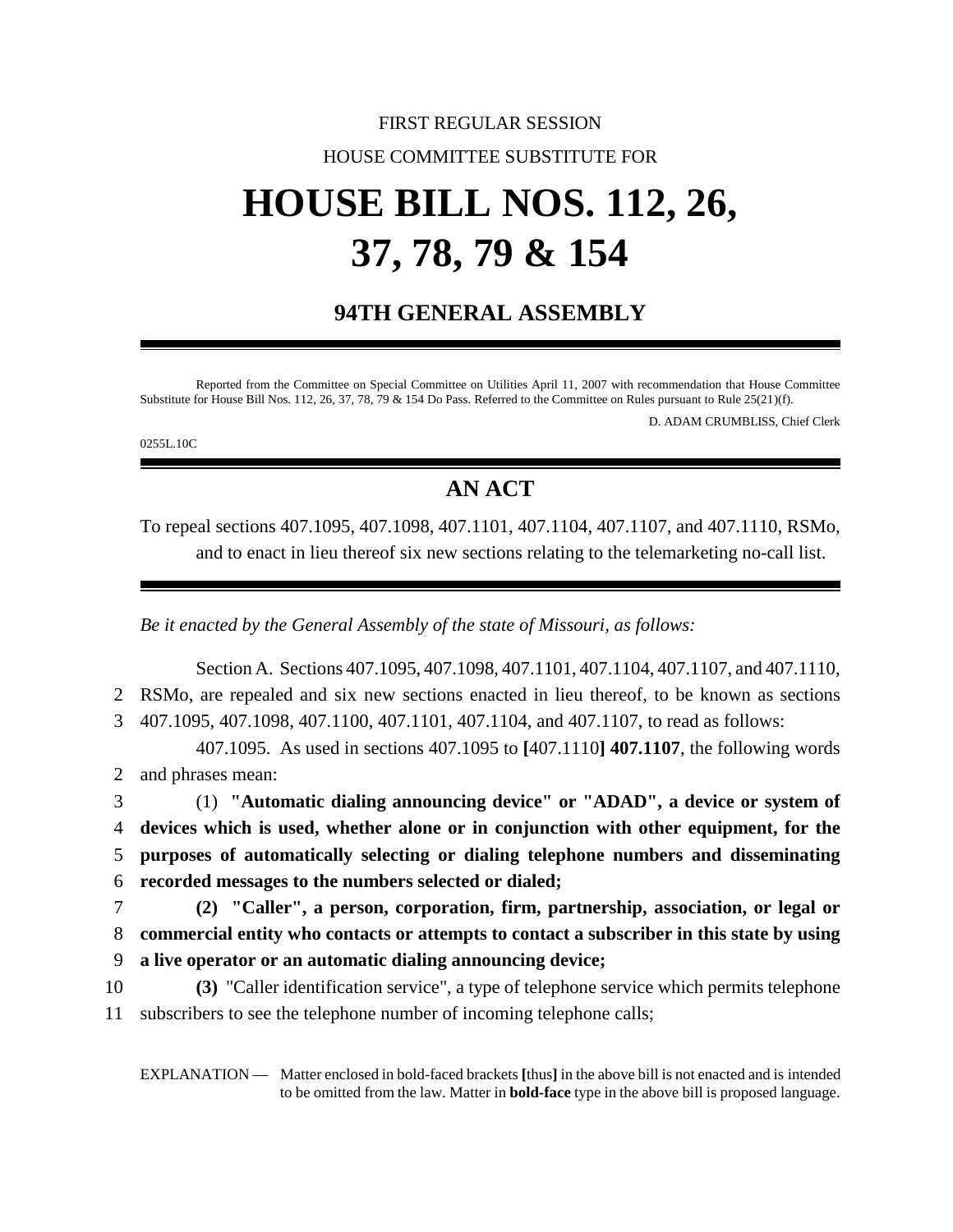**[**(2)**] (4)** "Residential subscriber", a person who has subscribed to **any** residential telephone service **[**from a local exchange company**] , including wireless telephone service primarily for personal and familial use,** or the other persons living or residing with such person;

#### **[**(3)**] (5) "Subscriber", a residential subscriber;**

 **(6)** "Telephone solicitation", any voice **[**communication over a telephone line from a live operator, through the use of ADAD equipment or by other means for the purpose of encouraging the purchase or rental of, or investment in, property, goods or services, but does not include communications**] , telefacsimile, graphic imaging, or data communication, including text messaging communications for the purpose of encouraging the purchase or rental of, or investment in, property, goods or services, but does not include communications**:

 (a) To any residential subscriber with that subscriber's prior express invitation or permission;

 (b) By or on behalf of any person or entity with whom a residential subscriber has had a business contact within the past one hundred eighty days or a current business or personal relationship;

28 (c) By or on behalf of an entity organized pursuant to Chapter  $501(c)(3)$  of the United States Internal Revenue Code, while such entity is engaged in fund-raising to support the charitable purpose for which the entity was established provided that a bona fide member of such exempt organization makes the voice communication;

 (d) By or on behalf of any entity over which a federal agency has regulatory authority to the extent that:

 a. Subject to such authority, the entity is required to maintain a license, permit or certificate to sell or provide the merchandise being offered through telemarketing; and

b. The entity is required by law or rule to develop and maintain a no-call list;

 (e) By a natural person responding to a referral, or working from his or her primary residence, or a person licensed by the state of Missouri to carry out a trade, occupation or profession who is setting or attempting to set an appointment for actions relating to that licensed trade, occupation or profession within the state or counties contiguous to the state.

407.1098. **[**1.**]** No person or entity shall make or cause to be made any telephone solicitation to **[**the telephone line of**]** any **[**residential**]** subscriber in this state who has given notice to the attorney general, in accordance with rules promulgated pursuant to section 407.1101 of such subscriber's objection to receiving telephone solicitations.

**[**2. This section shall take effect on July 1, 2001.**]**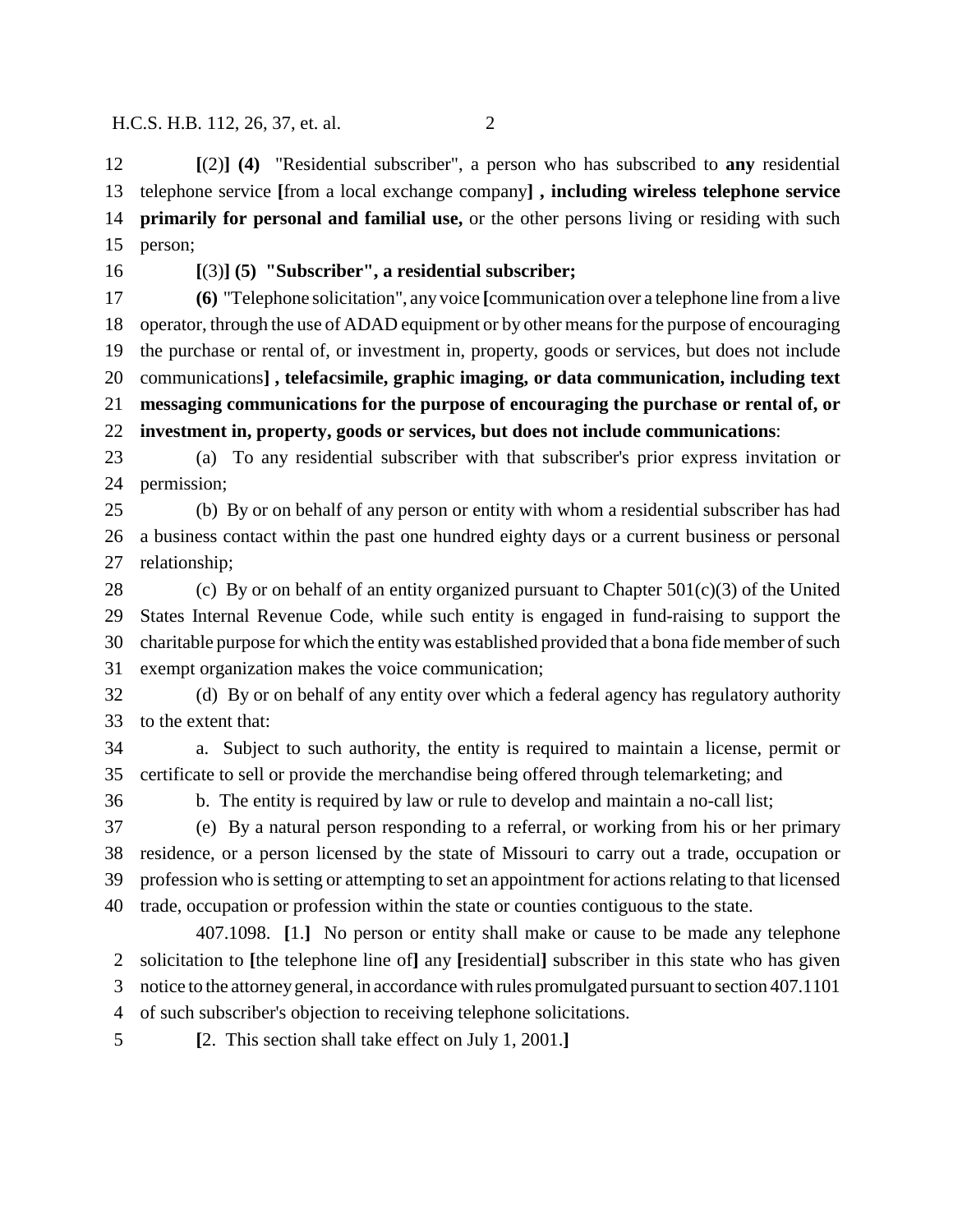**407.1100. 1. A caller shall not use an automatic dialing announcing device in making any telephone call to a residential subscriber who has provided notice to the attorney general of such subscriber's objection to receiving telephone solicitations unless: (1) The subscriber has knowingly or voluntarily requested, consented to, permitted, or authorized receipt of the message; or (2) The message is immediately preceded by a live operator who obtains the subscriber's consent before the message is delivered and where the operator at the beginning of the message discloses: (a) The name of the business, firm, organization, association, partnership, or entity for which the message is being made, including, if applicable, the political candidate or candidates whom the message is being made in support of or in opposition to; (b) The purpose of the message and whether it intends to solicit payment or commitment of funds; and (c) If applicable, the identity or kinds of goods or service the message is promoting. 2. A caller shall not use an automatic dialing announcing device unless the device is designed and operated to disconnect within ten seconds after the subscriber terminates the telephone call. 3. The provisions of this section shall not apply to: (1) Telephone calls from school districts to students, parents, or employees; (2) Telephone calls to subscribers with whom the caller has a current business or personal relationship; (3) Telephone calls from a telecommunications company, as defined in section 386.020, RSMo, or the directory publisher affiliates of any such company, calling solely for the purposes of verifying the delivery of products or services that were provided at no charge to the residential subscriber; (4) Telephone calls from a person or entity requesting the residential subscriber's personal opinion regarding a public policy matter, political candidate, or issue before the voters or which may come before the voters, where the request for an opinion is made for a bona fide information-gathering purpose; (5) Telephone calls advising employees of work schedules; or (6) Telephone calls from a public safety agency or other entity notifying a person of an emergency. Such calls may include Amber alert notification issued under section 210.1012, RSMo.** 407.1101. 1. The attorney general shall establish and provide for the operation of a database to compile a list of telephone numbers of **[**residential**]** subscribers who object to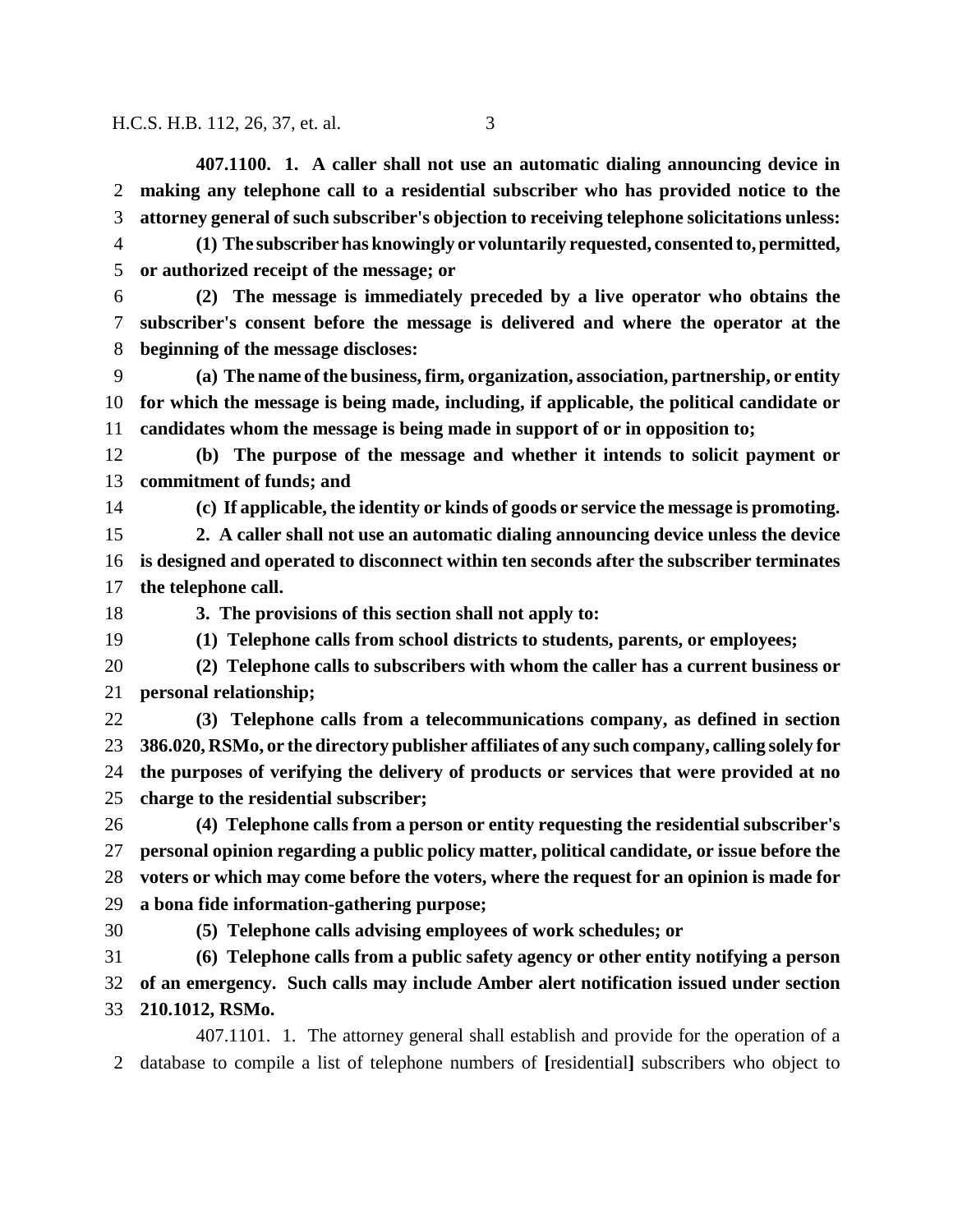receiving telephone solicitations. **[**The attorney general shall have such database in operation

no later than July 1, 2001.**]**

 2. **[**No later than January 1, 2001,**]** The attorney general shall promulgate rules and regulations governing the establishment of a state no-call database as he or she deems necessary and appropriate to fully implement the provisions of sections 407.1095 to **[**407.1110**] 407.1107**. The rules and regulations shall include those which:

 (1) Specify the methods by which each **[**residential**]** subscriber may give notice to the attorney general or its contractor of his or her objection to receiving such solicitations or revocation of such notice. There shall be no cost to the subscriber for joining the database;

 (2) Specify the length of time for which a notice of objection shall be effective and the effect of a change of telephone number on such notice;

 (3) Specify the methods by which such objections and revocations shall be collected and added to the database;

 (4) Specify the methods by which any person or entity desiring to make telephone solicitations will obtain access to the database as required to avoid calling the telephone numbers of **[**residential**]** subscribers included in the database, including the cost assessed to that person or entity for access to the database;

 (5) Specify such other matters relating to the database that the attorney general deems desirable.

 3. If the Federal Communications Commission establishes a single national database of telephone numbers of subscribers who object to receiving telephone solicitations pursuant to 47 U.S.C., Section 227(c)(3), the attorney general shall include that part of such single national database that relates to Missouri in the database established pursuant to this section.

 4. Information contained in the database established pursuant to this section shall be used only for the purpose of compliance with section 407.1098 and this section or in a proceeding or action pursuant to section 407.1107. Such information shall not be considered a public record pursuant to chapter 610, RSMo.

 5. In April, July, October and January of each year, the attorney general shall be encouraged to obtain subscription listings of **[**consumers**] subscribers** in this state who have arranged to be included on any national do-not-call list and add those **[**names**] telephone numbers** to the state do-not-call list.

 6. The attorney general may utilize moneys appropriated from general revenue and moneys appropriated from the merchandising practices revolving fund established in section 407.140 for the purposes of establishing and operating the state no-call database.

 7. Any rule or portion of a rule, as that term is defined in section 536.010, RSMo, that is created under the authority delegated in sections 407.1095 to **[**407.1110**] 407.1107** shall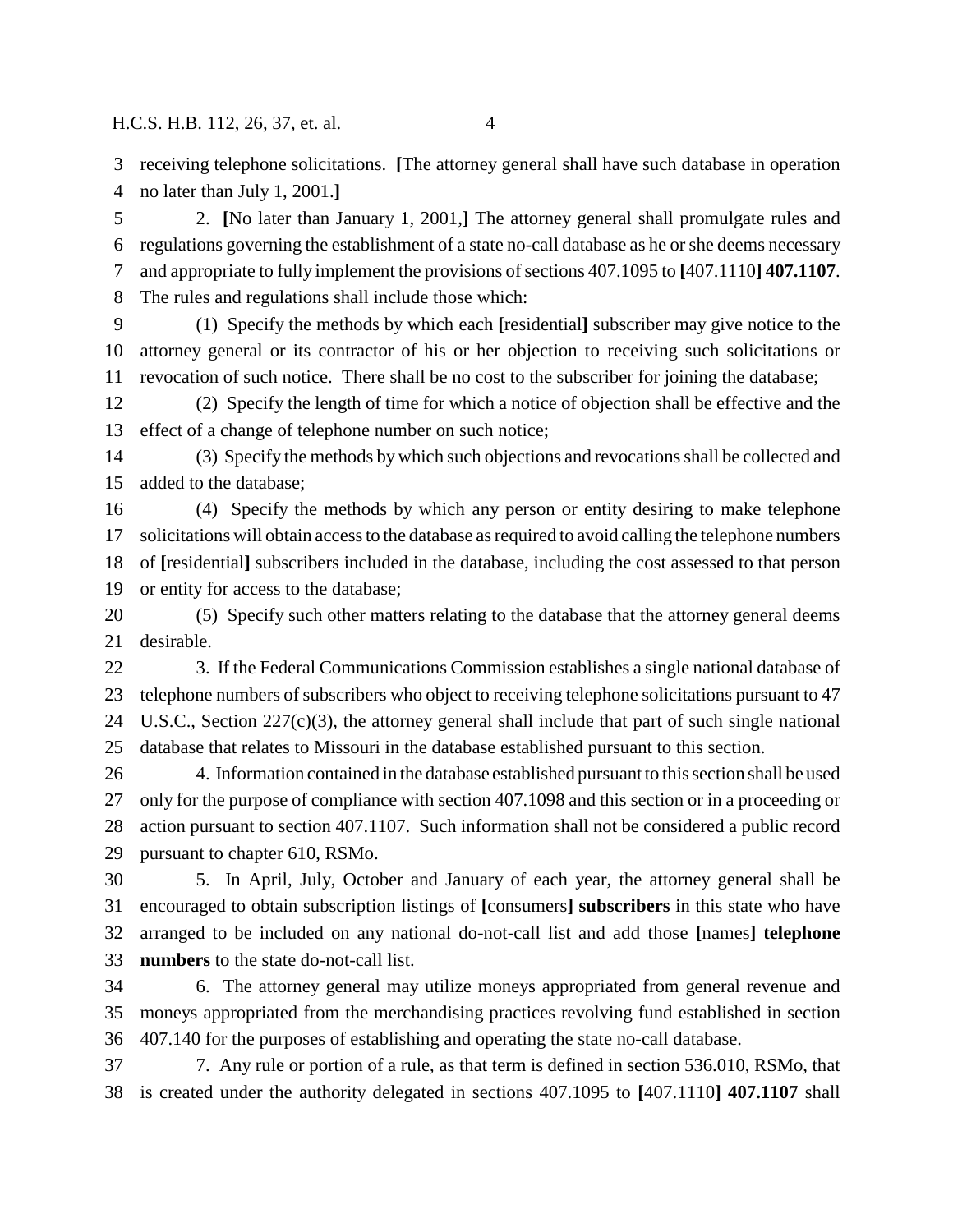become effective only if it complies with and is subject to all of the provisions of chapter 536,

 RSMo, and, if applicable, section 536.028, RSMo. This section and chapter 536, RSMo, are nonseverable and if any of the powers vested with the general assembly pursuant to chapter 536,

 RSMo, to review, to delay the effective date or to disapprove and annul a rule are subsequently held unconstitutional, then the grant of rulemaking authority and any rule proposed or adopted

after August 28, 2000, shall be invalid and void.

407.1104. 1. Any person or entity who makes a telephone solicitation to **[**the telephone line of**]** any **[**residential**]** subscriber in this state shall, at the beginning of such call, state clearly the identity of the person or entity initiating the call.

 2. No person or entity who makes a telephone solicitation **[**to the telephone line of a residential subscriber**]** in this state shall knowingly use any method to block or otherwise circumvent **[**such**] any** subscriber's use of a caller identification service.

407.1107. 1. The attorney general may initiate proceedings relating to a knowing violation or threatened knowing violation of **[**section 407.1098 or 407.1104**] sections 407.1095 to 407.1107**. Such proceedings may include, without limitation, an injunction, a civil penalty up to a maximum of five thousand dollars for each knowing violation and additional relief in any court of competent jurisdiction. The attorney general may issue investigative demands, issue subpoenas, administer oaths and conduct hearings in the course of investigating a violation of **[**section 407.1098 or 407.1104**] sections 407.1095 to 407.1107**.

 2. In addition to the penalties provided in subsection 1 of this section, any person or entity that violates **[**section 407.1104**] sections 407.1095 to 407.1107** shall be subject to all penalties, remedies and procedures provided in sections 407.010 to 407.130. The remedies available in this section are cumulative and in addition to any other remedies available by law.

 3. Any person who has received more than one telephone solicitation **or call** within any twelve-month period by or on behalf of the same person or entity in violation of **[**section 407.1098 or 407.1104**] sections 407.1095 to 407.1107** may either:

(1) Bring an action to enjoin such violation;

 (2) Bring an action to recover for actual monetary loss from such knowing violation or to receive up to five thousand dollars in damages for each such knowing violation, whichever is greater; or

(3) Bring both such actions.

 4. It shall be a defense in any action or proceeding brought pursuant to this section that the defendant has established and implemented, with due care, reasonable practices and procedures to effectively prevent telephone solicitations in violation of **[**section 407.1098 or 407.1104**] sections 407.1095 to 407.1107**.

5. No action or proceeding may be brought pursuant to this section: